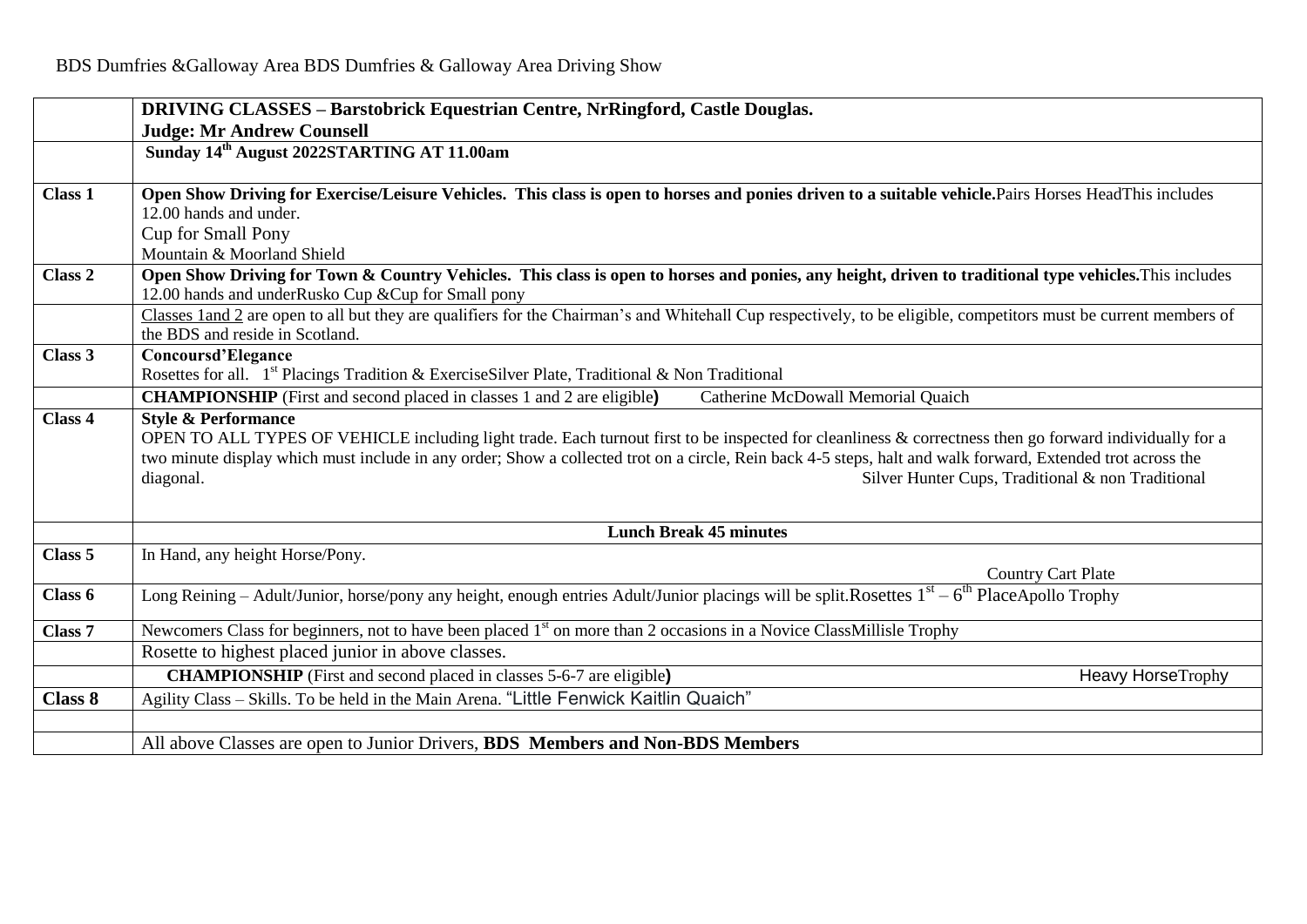# BDS Dumfries &Galloway Area BDS Dumfries & Galloway Area Driving Show

### **General Regulations.**

1.In all cases the judge's decision is final.

2.All horses, ponies, donkeys, mules must be 4 years old or over.

3.A judge may require any turnout that they consider a safety risk or potential hazard to leave the ring.

4.Exhibitors may not leave any class before its end without the judge's consent.

5.In all classes, it is the responsibility of the competitor to arrive in time for the start. Latecomers may only enter the ring at the judge's discretion.

6.Exhibitors and grooms must present themselves in the show ring correctly attired for the class.

7.Classes may be divided, amalgamated or cancelled if thought necessary by the organisers.

8.The organisers reserve the right to refuse or cancel entries, and any person deemed acting in an abusive, cruel, unpleasant or offensive manner may be asked to leave the show ground.

9.Any complaint must be lodged in writing within one hour with the secretary together with a £10 deposit. The organiser's decision is final, and the fee will be returned if the complaint is upheld.

10.All horses/ponies, other animals, helpers, guests and belongings are considered as being the responsibility of and in the sole charge of the exhibitor.

11.Neither the organisers, nor any representative of BDS Galloway, accept liability for any damage, loss or injury occurring at the event to animals or belongings, competitors or spectators owing to accident or any other cause.

12. No horse(s) to be tethered or tied up whilst still attached to the carriage. When the horse(s) is in harness and attached to the carriage a driver will be on the box seat and in control of the reins at all times. The driving bridle must not be removed whilst the horse(s) is still attached to the carriage.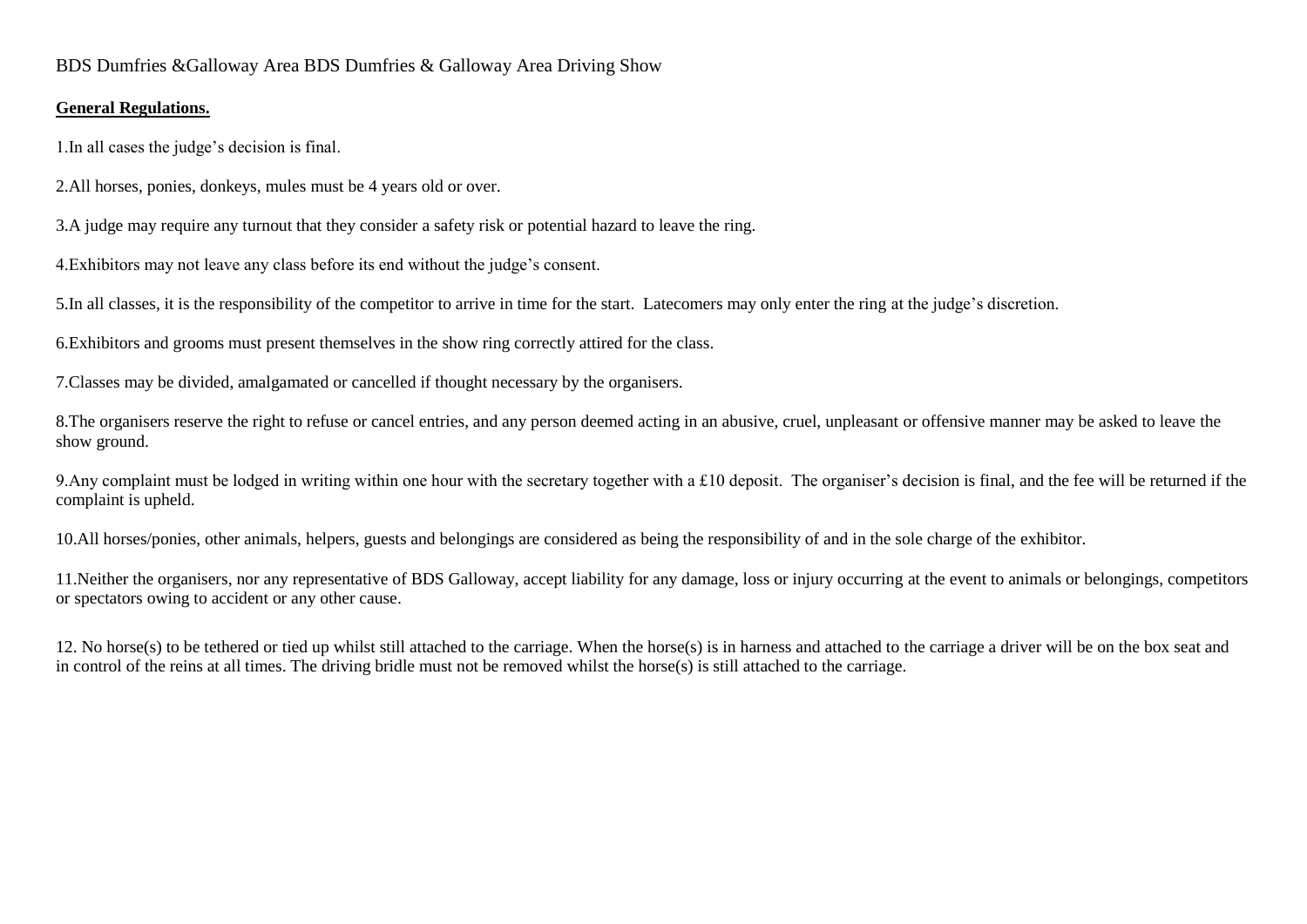# BDS Dumfries &Galloway Area BDS Dumfries & Galloway Area Driving Show

BDS regulations:

#### **Young Drivers**

The driver must be aged 8 years or over on the first day of the show at which they are to compete. A driver **under the age of 18must be** accompanied in the vehicle by a competent and responsible person aged 18 years or over, a "responsible adult". Proof of age will be required if necessary.

It is the responsibility of the owner/driver (if **over** 18 years) or the responsible adult (if the owner/driver is **under** 18 years) to ensure that his/her groom(s) is/are competent for the purpose of attending to the turnout and aged 8 or over on the day of the show.

When in the vehicle grooms, passenger/s and driver must have their feet firmly on the floor of the vehicle or use a suitable fixed footrest.

This Young Driver regulation applies at all times and in all areas on the showground.

#### **Hard Hat Ruling**

Drivers/grooms/passengers who are **under** the age of 14 years and who are participating in any British Driving Society officially organised event or activity will be required to wear a hard hat, correctly fitted, whilst on any horse drawn vehicle and this will include grooms who have dismounted to assist with the horse.